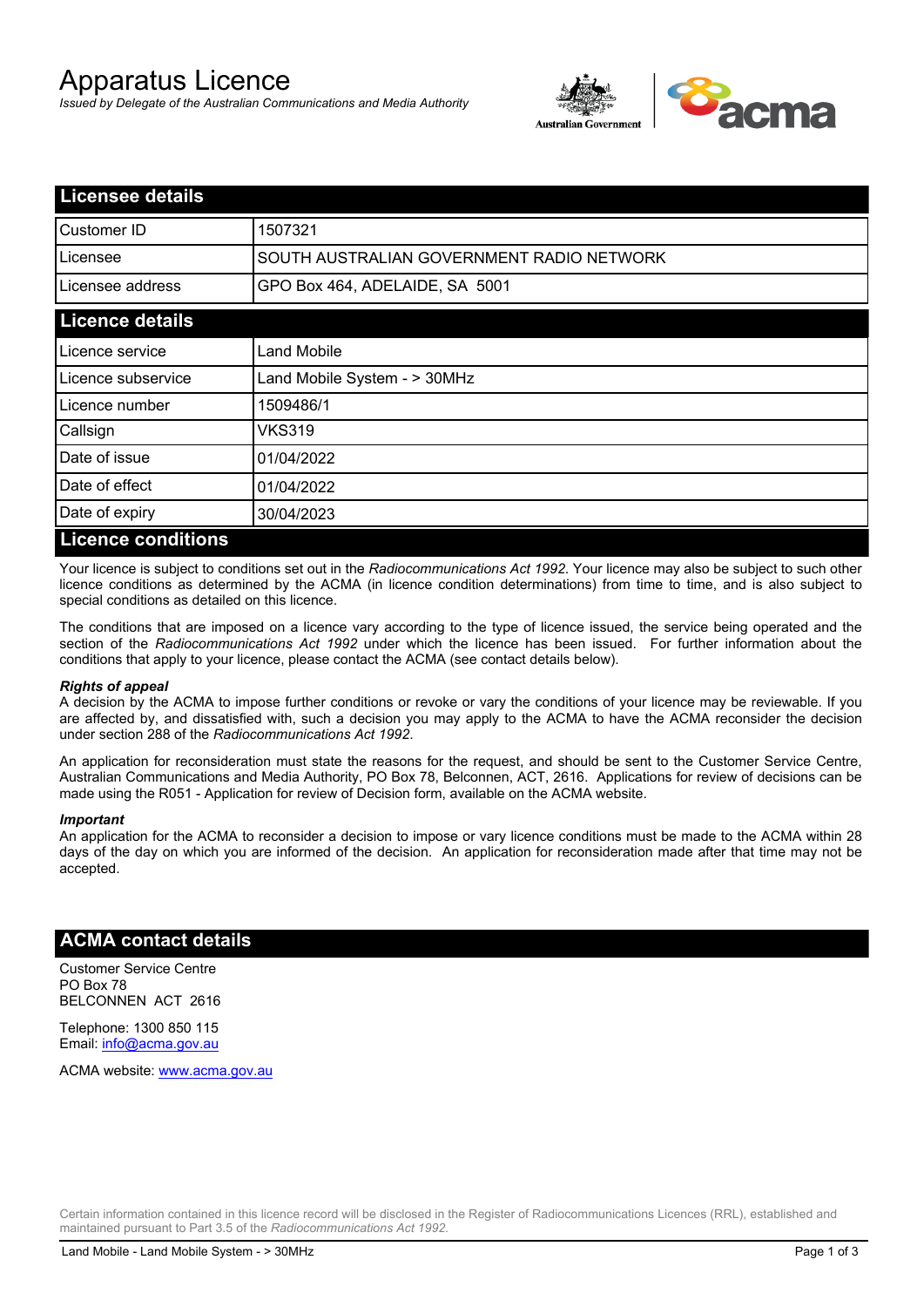## **Advisory Notes applying to licence no.: 1509486/1**

Conditions applicable to the operation of Land Mobile System station(s) authorised under this licence can be found in the Radiocommunications Licence Conditions (Apparatus Licence) Determination and the Radiocommunications Licence Conditions (Land Mobile Licence) Determination. Copies of these determinations are available from the ACMA and from the ACMA home page (www.acma.gov.au).